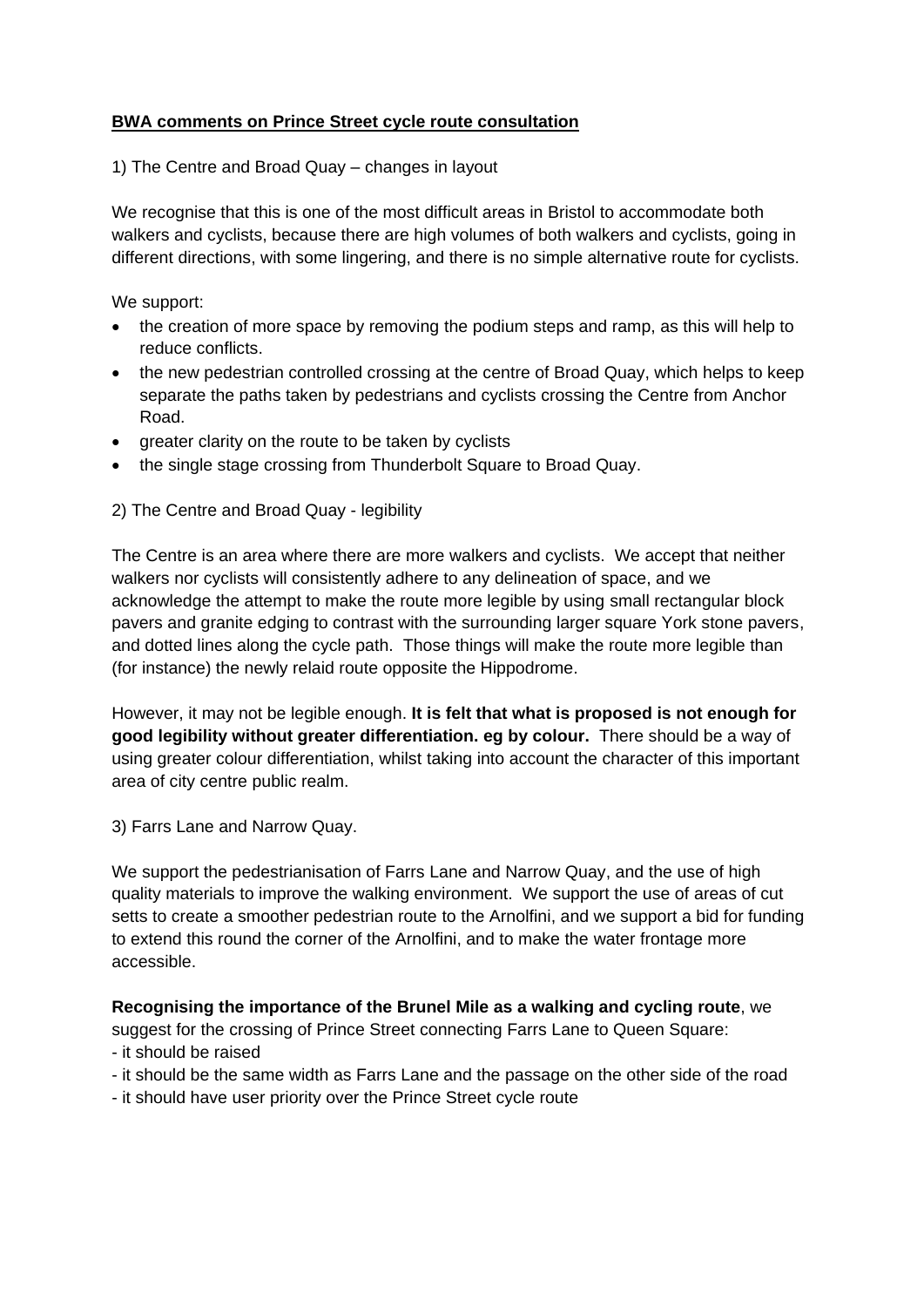### 4) Prince Street – impact on walking experience

The two-way cycle lane goes down the middle of the pavement, and in some places leaves inadequate width for walkers. **A better walking experience would be provided if the cycle route was next to the road.** This may matter less on Prince Street than in other places as walkers have the alternative, more pleasant, option of walking along Narrow Quay, but the general principle still applies.

We understand that the design of the 'floating' bus stop has been approved by those representing the visually impaired, on the basis that a railing is added to prevent accidental straying into the cycle route.

## 5) Prince Street bridge

BWA's view is that the current (pre-works) provision for pedestrians on the bridge is inadequate. Given the high volume of pedestrians, a lane should not be shared between walkers and cyclists. **The whole of one side of the bridge should be only for pedestrians, wheelchairs, mobility vehicles, and people pushing bikes.**

### 6) Sawn setts at the Arnolfini

We support the making of a smooth path to the Arnolfini entrance for wheelchair users. As for the proposed use of sawn setts to provide a leisure route for cyclists and access to the waterfront for wheelchair users, we suggest testing to see whether relaid setts (as done recently on Lodge Street) would be acceptable instead, since that would retain more of the character.

## 7) Wapping Road/Cumberland Road roundabout.

We support any proposal that improves the walking experience on the corner alongside the Gaol walls, and makes a better crossing for people walking at Wapping Road/Cumberland Road roundabout. This is a major route for people coming across Gaol Ferry Bridge, although they do now have the pleasant alternative of going via Gaol Ferry Steps and Prince's Wharf. The consultation document proposes "Create a shared surface at the pinch point around retained Gaol wall", but no details are given. The pavement at this point on Cumberland Road is narrow, and the Metrobus [plans](http://planningonline.bristol.gov.uk/online-applications/files/9892A9A794246CF2AB2AFBE990392C54/pdf/13_05648_FB-6.4.7_BATHURST_BASIN_BRIDGE_LAYOUT-1085709.pdf) do not seem to be improving this, so we question whether a shared surface is appropriate. Better would be a crossing for cyclists across to the cycle route on the south side of Cumberland Road, but again Metrobus does not deliver this.

It is important to make the cycling route between Gaol Ferry Bridge and Wapping Road attractive for faster 'A to B' cyclists, so that they do not use the new route down the ramp at Gaol Ferry Steps, which is appropriate for slower cyclists only. Unfortunately, whilst the Metrobus scheme will deliver a better cycle route along the pavement east of Gaol Ferry Bridge on the south side of Cumberland Road, it does not appear to deliver a crossing at the mini-roundabout between that route and Wapping Road.

7) The good behaviour message